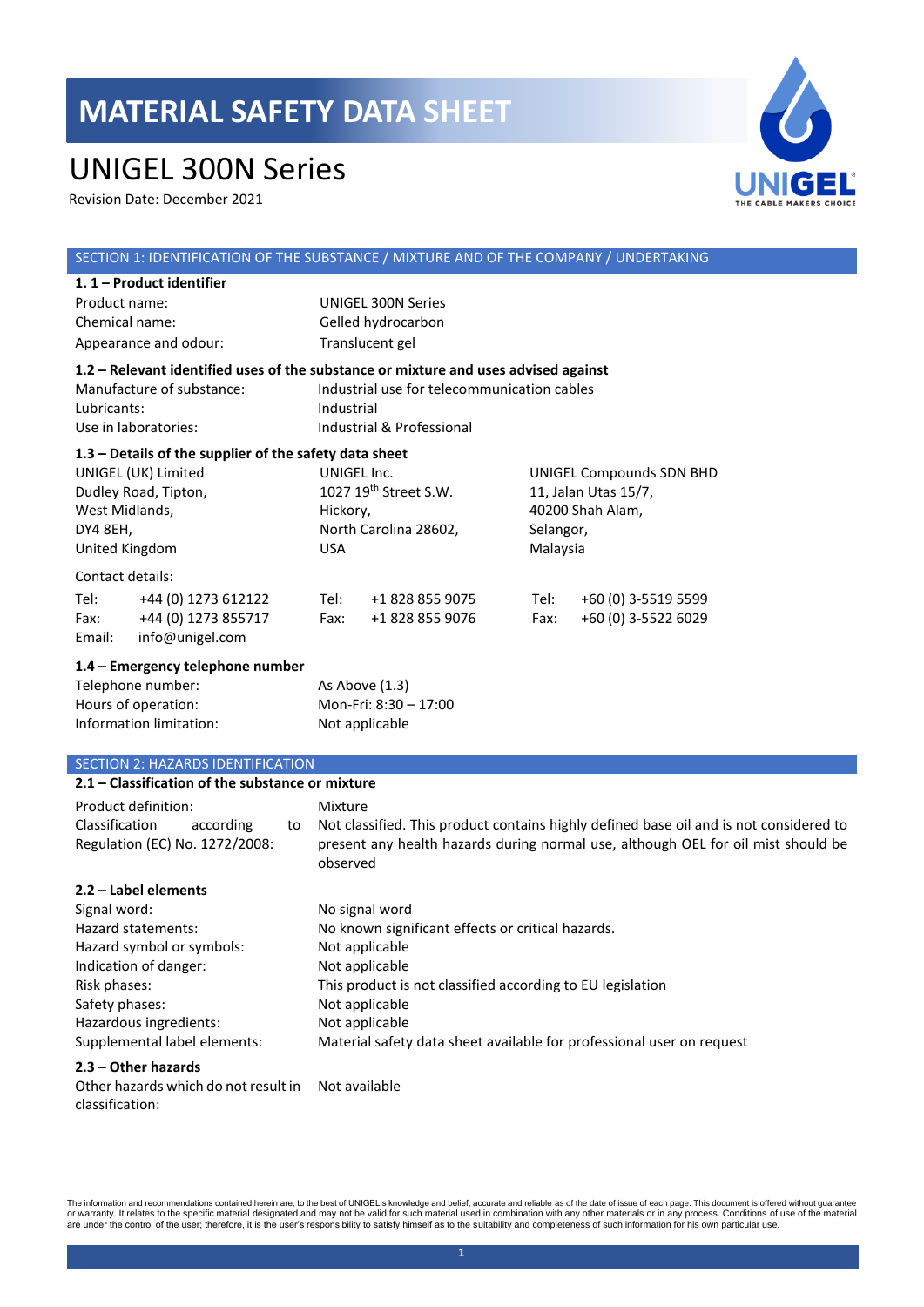## UNIGEL 300N Series

Revision Date: December 2021

| UNIGEL<br>THE CABLE MAKERS CHOICE |
|-----------------------------------|

| SECTION 3: COMPOSITION/INFORMATION ON INGREDIENTS      |             |            |          |
|--------------------------------------------------------|-------------|------------|----------|
| Chemical / Common Name                                 | CAS No:     | EINECS No: | Wt %:    |
| Distillates (petroleum), hydrotreated heavy paraffinic | 64742-54-7* | 265-157-1* | 85-95    |
| Thermoplastic Elastomer                                | 68648-89-5  |            | $5 - 15$ |

\*This material satisfies note L of the CLP classification and can be shown to contain less than 3% DMSO extract as measured by IP346. Therefore it is not classified as carcinogenic.

| <b>SECTION 4: FIRST AID MEASURES</b>                                             |                                                                                                                                                                                                                                                                                                                                     |  |
|----------------------------------------------------------------------------------|-------------------------------------------------------------------------------------------------------------------------------------------------------------------------------------------------------------------------------------------------------------------------------------------------------------------------------------|--|
| 4.1 - Description of first aid measures                                          |                                                                                                                                                                                                                                                                                                                                     |  |
| Eyes:                                                                            | Check for and remove any contact lenses. Immediately flush eyes with plenty of water<br>for at least 15 minutes, occasionally lifting the upper and lower eyelids. Get medical<br>attention immediately.                                                                                                                            |  |
| Skin:                                                                            | In case of contact, immediately flush skin with plenty of water while removing<br>contaminated clothing and shoes. Wash skin thoroughly with soap and water or use<br>recognized skin cleanser. Wash clothing before reuse. Clean shoes thoroughly before<br>reuse. Get medical attention if large amount of exposure has occurred. |  |
| Inhalation:                                                                      | Move exposed person to fresh air. If not breathing or if breathing is irregular or if<br>respiratory arrest occurs, provide artificial respiration or oxygen by trained personnel.<br>Loosen tight clothing such as a collar, tie, belt or waistband. Get medical attention<br>immediately.                                         |  |
| Ingestion:                                                                       | Wash out mouth with water. Do not induce vomiting unless directed to do so by<br>medical personnel. Never give anything by mouth to an unconscious person. Get<br>medical attention immediately.                                                                                                                                    |  |
| Protection of first-aiders:                                                      | No action shall be taken involving any personal risk or without suitable training.                                                                                                                                                                                                                                                  |  |
| 4.2 - Most important symptoms and effects, both acute and delayed                |                                                                                                                                                                                                                                                                                                                                     |  |
| Potential acute health effects:                                                  | No known significant effects or critical hazards                                                                                                                                                                                                                                                                                    |  |
| Over-exposure signs/symptoms:                                                    | Repeated skin exposure can produce local skin destruction or dermatitis.                                                                                                                                                                                                                                                            |  |
| 4.3 - Indication of any immediate medical attention and special treatment needed |                                                                                                                                                                                                                                                                                                                                     |  |
| Notes to physician:                                                              | Treat symptomatically. Contact poison treatment specialist immediately if large<br>quantities have been ingested or inhaled.                                                                                                                                                                                                        |  |
| Specific treatments:                                                             | No specific treatment.                                                                                                                                                                                                                                                                                                              |  |
| <b>SECTION 5: FIRE FIGHTING MEASURES</b>                                         |                                                                                                                                                                                                                                                                                                                                     |  |

| <b>JECTION J. FINE FIGHTING MEASONES</b> |                                                                                       |
|------------------------------------------|---------------------------------------------------------------------------------------|
| 5.1 - Extinguishing media                |                                                                                       |
| Suitable extinguishing media:            | Use an extinguishing agent suitable for the surrounding fire.                         |
|                                          | Foam (Specifically trained personnel only)                                            |
|                                          | Water fog (Specifically trained personnel only)                                       |
|                                          | Dry chemical powder                                                                   |
|                                          | Carbon dioxide                                                                        |
|                                          | Other inert gases (Subject to regulations)                                            |
|                                          | Sand or earth                                                                         |
| Unsuitable extinguishing media:          | Do not use direct water jets on the burning product; they could cause splattering and |
|                                          | spread the fire. Simultaneous use of foam and water on the same surface is to be      |
|                                          | avoided as water destroys the foam.                                                   |

The information and recommendations contained herein are, to the best of UNIGEL's knowledge and belief, accurate and reliable as of the date of issue of each page. This document is offered without guarantee<br>or warranty. It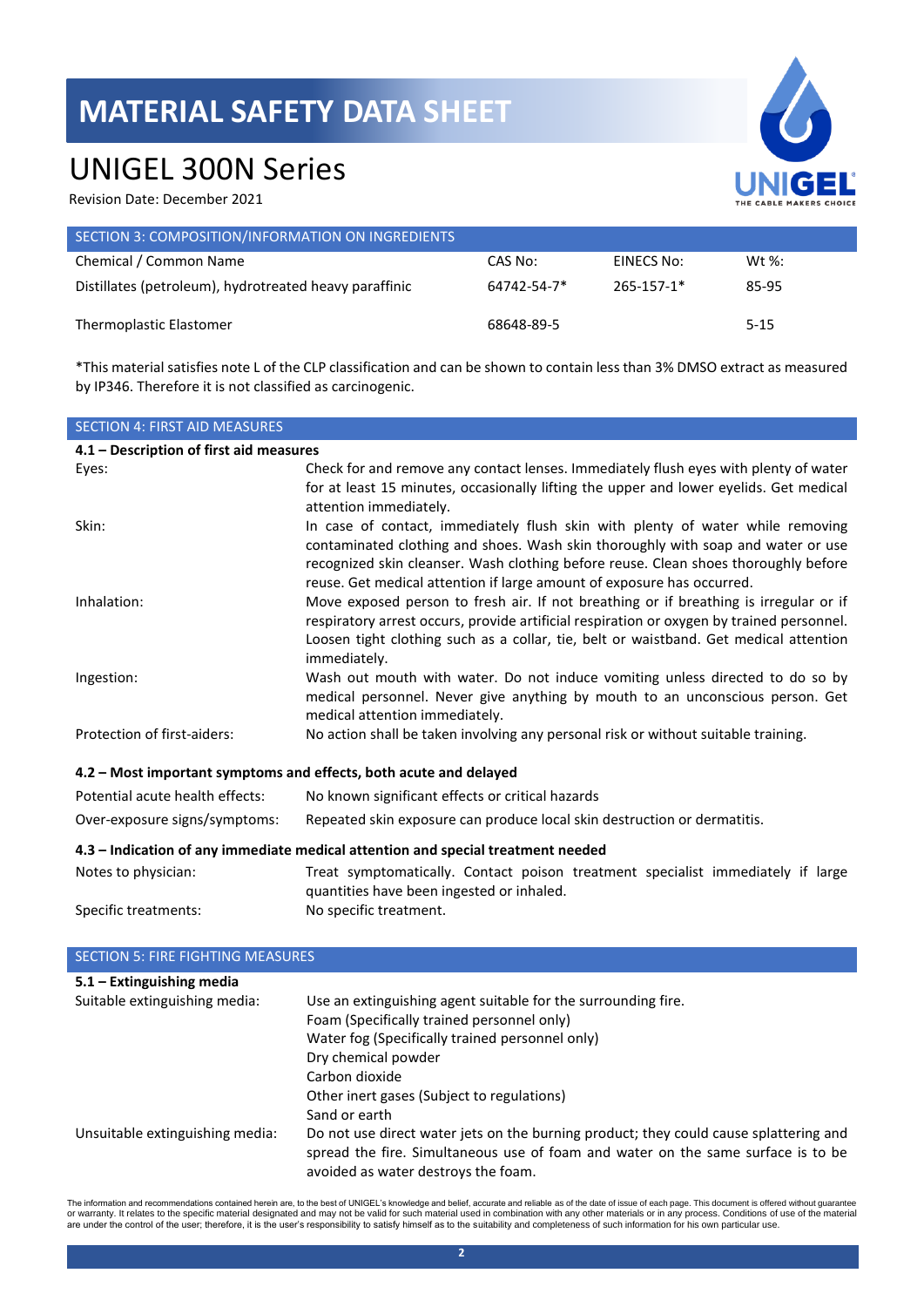## UNIGEL 300N Series

Revision Date: December 2021



#### **5.2 – Special hazards arising from the substance or mixture**

| Hazards from the substance or mixture:<br>Hazardous combustion products: | In a fire or if heated, a pressure increase will occur and the container may burst.<br>Carbon oxides (CO, CO2), nitrogen oxides (NOx), sulphur oxides (SOx), smoke<br>and irritating vapours as products of incomplete combustion.                                                                                                                                      |
|--------------------------------------------------------------------------|-------------------------------------------------------------------------------------------------------------------------------------------------------------------------------------------------------------------------------------------------------------------------------------------------------------------------------------------------------------------------|
| 5.3 – Advice for fire fighters                                           |                                                                                                                                                                                                                                                                                                                                                                         |
| Special precautions for fire-fighters:                                   | Promptly isolate the scene by removing all persons from the facility of the<br>incident if there is a fire. No action shall be taken involving any personal risk or<br>without suitable training.                                                                                                                                                                       |
| Special protective equipment for fire-<br>fighters:                      | Fire fighters should wear appropriate protective equipment and self-contained<br>breathing apparatus (SCBA) with a full face-piece operated in positive pressure<br>mode. Clothing for fire fighters (including helmets, protective boots and gloves)<br>conforming to the European standard EN 469 will provide a basic level of<br>protection for chemical incidents. |
| Additional information:                                                  | Do not pressurise, cut, weld, braze, solder, drill, grind or expose containers to<br>heat or sources of ignition.                                                                                                                                                                                                                                                       |

| <b>SECTION 6: ACCIDENTAL RELEASE MEASURE</b>                              |                                                                                                                                                                                                                                                                                                                                                                                                                     |
|---------------------------------------------------------------------------|---------------------------------------------------------------------------------------------------------------------------------------------------------------------------------------------------------------------------------------------------------------------------------------------------------------------------------------------------------------------------------------------------------------------|
| 6.1 - Personal precautions, protective equipment and emergency procedures |                                                                                                                                                                                                                                                                                                                                                                                                                     |
| For non-emergency personnel:                                              | No action shall be taken involving any personal risk or without suitable training.<br>Evacuate surrounding areas. Keep unnecessary and unprotected personnel from<br>entering. Do not touch or walk through spilt material. Put on appropriate<br>personal protective equipment.                                                                                                                                    |
| For emergency responders:                                                 | If specialised clothing is required to deal with the spillage, take note of any<br>information in SECTION 8 on suitable and unsuitable materials.                                                                                                                                                                                                                                                                   |
| 6.2 - Environmental precaution                                            |                                                                                                                                                                                                                                                                                                                                                                                                                     |
| Accidental spillage and release of<br>material into the environment:      | Avoid dispersal of spilt material and runoff and contact with oil, waterways,<br>drains and sewers. Inform the relevant authorities if the product has caused<br>environmental pollution.                                                                                                                                                                                                                           |
| 6.3 - Methods and materials for containment and cleaning up               |                                                                                                                                                                                                                                                                                                                                                                                                                     |
| Small spillage:                                                           | Stop leak if without risk and wipe or absorb with oil soaking pads, sawdust, sand<br>etc. and shovel up and place all into an appropriate waste disposal container.<br>Dispose of via a licensed waste disposal contractor.                                                                                                                                                                                         |
| Large spillage:                                                           | Stop leak if without risk. Move container from spill area once the leak has been<br>stopped. Prevent entry into sewers, watercourses or confined areas. Contain<br>and collect spillage with non-combustible, absorbent material e.g. sand, earth,<br>vermiculite or diatomaceous earth and place in container for disposal according<br>to local regulations. Dispose of via a licensed waste disposal contractor. |
| 6.4 - Reference to other sections:                                        | See section 1 for emergency contact information.<br>See section 8 for information on appropriate personal protective equipment.<br>See section 13 for additional waste treatment information.                                                                                                                                                                                                                       |

The information and recommendations contained herein are, to the best of UNIGEL's knowledge and belief, accurate and reliable as of the date of issue of each page. This document is offered without guarantee<br>or warranty. It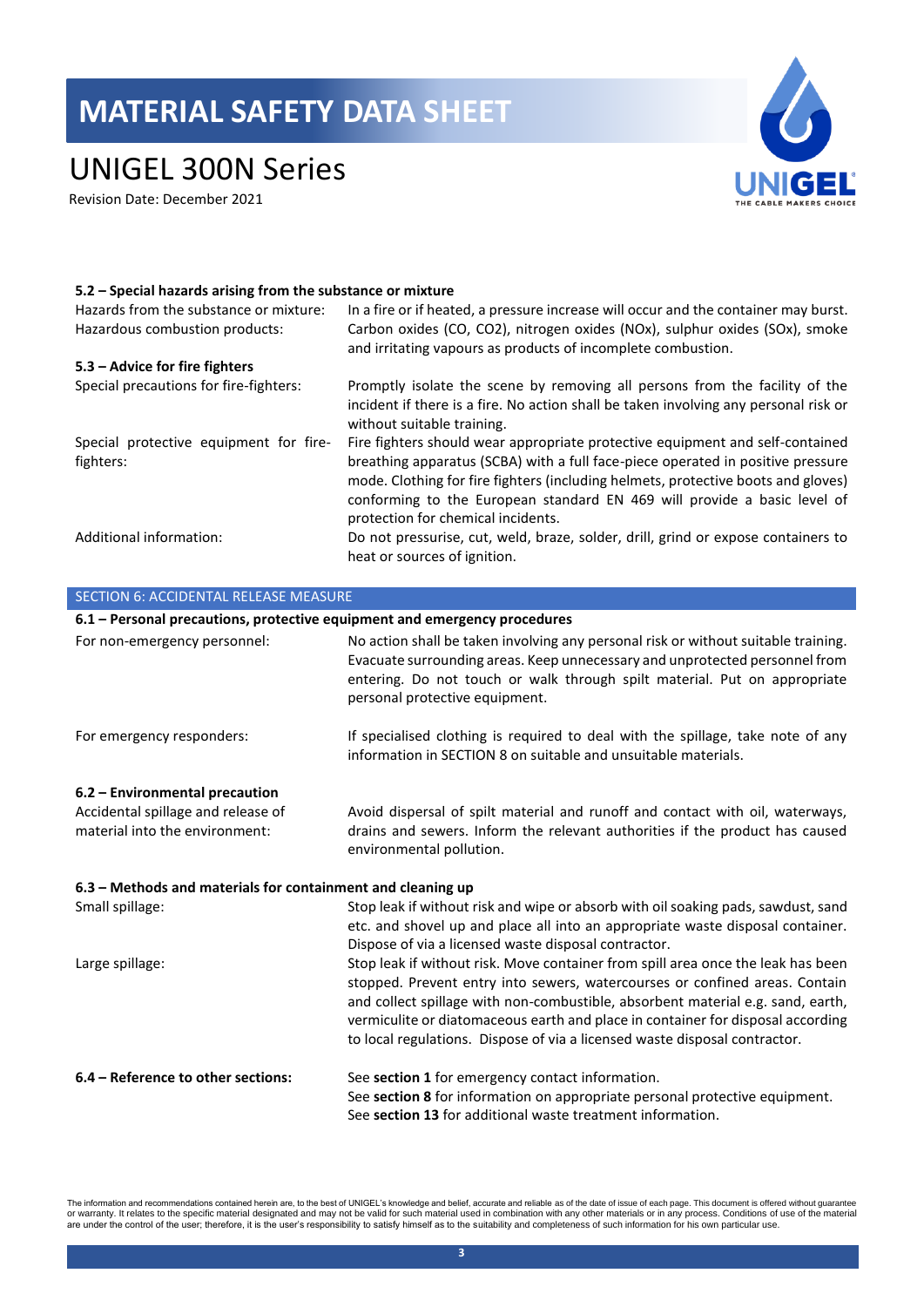## UNIGEL 300N Series

Revision Date: December 2021



#### SECTION 7: HANDLING AND STORAGE

The information in this section contains generic advice and guidance. It shall emphasise precautions that are appropriate to the identified uses referred to under **subsection 1.2** and the unique properties of the substance mixture.

| $7.1$ – Precautions for safe handling                               |                                                                                                                                                                                                                                                                                                                                                                                                                                                                                                                                                                                                                                  |
|---------------------------------------------------------------------|----------------------------------------------------------------------------------------------------------------------------------------------------------------------------------------------------------------------------------------------------------------------------------------------------------------------------------------------------------------------------------------------------------------------------------------------------------------------------------------------------------------------------------------------------------------------------------------------------------------------------------|
| Protective measures:                                                | Put on appropriate personal protective equipment (See section 4 and section 8)                                                                                                                                                                                                                                                                                                                                                                                                                                                                                                                                                   |
| Advice on general occupational<br>hygiene:                          | Eating, drinking and smoking should be prohibited in areas where this material is<br>handled, stored and processed. Workers should wash hands and face before<br>eating, drinking and smoking. Remove contaminated clothing and protective<br>equipment before entering eating and drinking areas.                                                                                                                                                                                                                                                                                                                               |
| 7.2 – Conditions for safe storage, including any incompatibilities. |                                                                                                                                                                                                                                                                                                                                                                                                                                                                                                                                                                                                                                  |
| Storage condition:                                                  | Store in accordance with local regulations. Store in original container protected<br>from direct sunlight, in a dry, cool and well-ventilated area, away from<br>incompatible materials (see section 10) and elevated temperature. Keep<br>containers tightly closed and sealed until ready for use.<br>Keep<br>Drum/IBC/Unibag/SS-Vessel/Keg covered away from rain, if left outside in open<br>environment.<br>Containers that have been opened must be carefully resealed and kept upright to<br>prevent leakage. Do not store in unlabelled containers. Use appropriate<br>containment to avoid environmental contamination. |

### **7.3 – Specific end use(s)**

Industrial sector specific solution: Not available

### SECTION 8: EXPOSURE CONTROLS/PERSONAL PROTECTION

**8.1 – Control parameters**  \*Based on base oil used

| Product / Ingredient name             | <b>Exposure limit values</b>                                                                                                                                                                                                                                                                                                                                      |
|---------------------------------------|-------------------------------------------------------------------------------------------------------------------------------------------------------------------------------------------------------------------------------------------------------------------------------------------------------------------------------------------------------------------|
| Distillates (petroleum), hydrotreated | <b>ACGIH TLV (United States). Notes: oil mist</b>                                                                                                                                                                                                                                                                                                                 |
| heavy paraffinic 64742-54-7*          | TWA: 5 mg/m <sup>3</sup> , (Inhalable fraction) 8 hour(s).                                                                                                                                                                                                                                                                                                        |
|                                       | <b>ACGIH TLV (United States). Notes: oil mist</b><br>STEL: 10 mg/m <sup>3</sup>                                                                                                                                                                                                                                                                                   |
| 8.2 – Exposure controls               |                                                                                                                                                                                                                                                                                                                                                                   |
| Appropriate engineering controls:     | No special ventilation requirements. Good general ventilation should be<br>sufficient to control worker exposure to airborne contaminants. If this product<br>contains ingredients with exposure limits, use process enclosures, local exhaust<br>ventilation or other engineering controls to keep worker exposure below any<br>recommended or statutory limits. |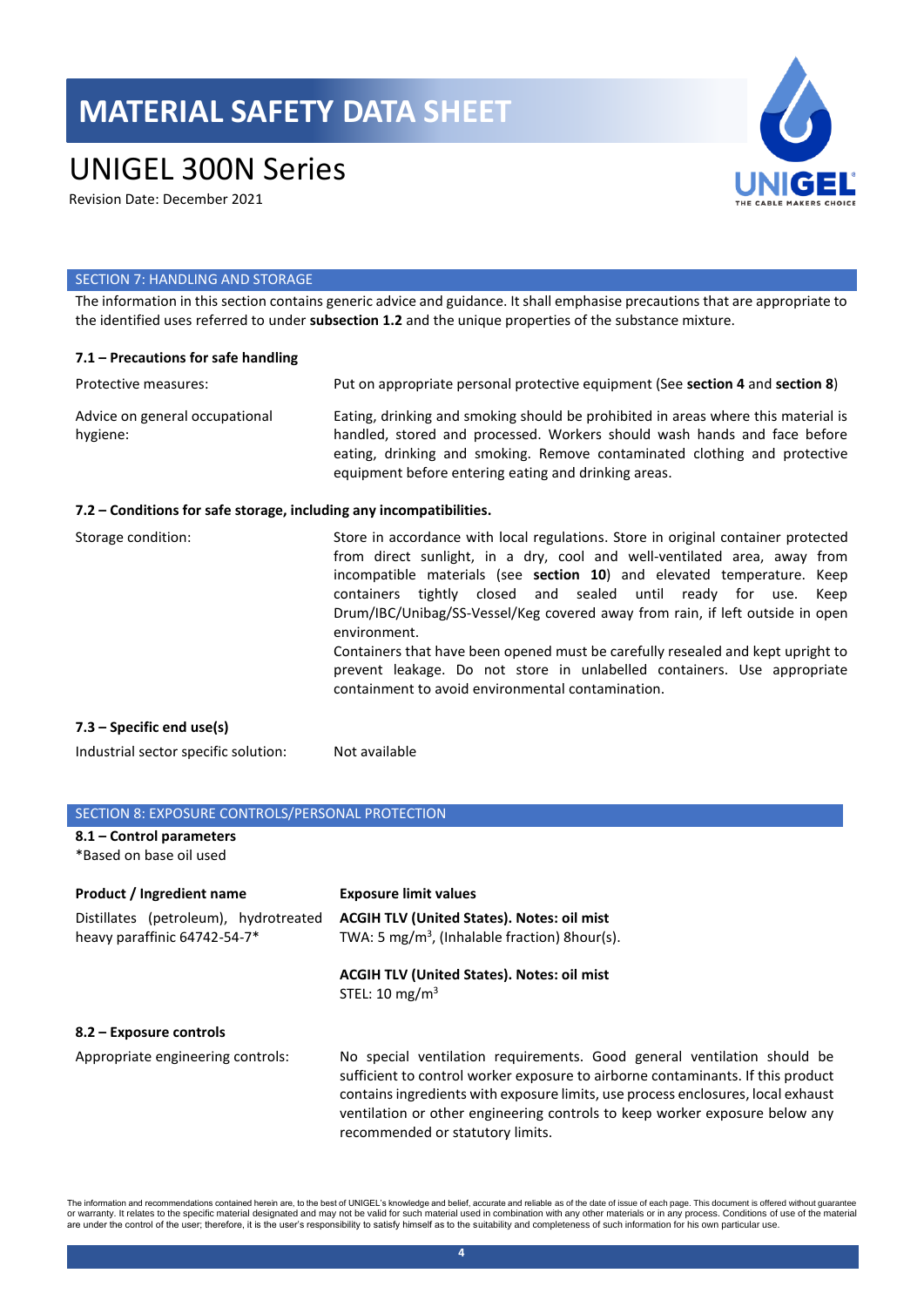## UNIGEL 300N Series

Revision Date: December 2021



| 8.2.1 - Individual protection measure |                                                                                                                                                                                                                                                                                                                                                                                                                                                                                                                                                         |
|---------------------------------------|---------------------------------------------------------------------------------------------------------------------------------------------------------------------------------------------------------------------------------------------------------------------------------------------------------------------------------------------------------------------------------------------------------------------------------------------------------------------------------------------------------------------------------------------------------|
| Eye/face protection:                  | Safety eyewear complying with an approved standard should be used<br>when a risk assessment indicates this is necessary to avoid exposure to<br>mixture splashes or mist.                                                                                                                                                                                                                                                                                                                                                                               |
| Skin protection:                      | Chemical-resistant, impervious gloves complying with an approved<br>standard should be worn at all times when handling the mixture/gel<br>products if a risk assessment indicates this is necessary. $>8$ hours<br>(breakthrough time): neoprene, nitrile, Viton <sup>®</sup> .<br>Personal protective equipment for the body, appropriate footwear and<br>any additional skin protection measures should be selected based on the<br>task being performed and the risks involved and should be approved by<br>specialist before handling this product. |
| Respiratory protection:               | None required under normal conditions.                                                                                                                                                                                                                                                                                                                                                                                                                                                                                                                  |
| Thermal hazard:                       | None required under normal conditions.                                                                                                                                                                                                                                                                                                                                                                                                                                                                                                                  |

### SECTION 9: PHYSICAL AND CHEMICAL PROPERTIES

#### **9.1 – Information on basic physical and chemical properties**

| Appearance:                                   | Clear translucent gel                                                          |
|-----------------------------------------------|--------------------------------------------------------------------------------|
| Odour:                                        | No odour                                                                       |
| Odour threshold:                              | Not available                                                                  |
| pH:                                           | Not available                                                                  |
| Melting point/freezing point:                 | Not available                                                                  |
| Initial boiling point and boiling range:      | Not available                                                                  |
| Flash point: (Open cup)                       | $>220^{\circ}$ C                                                               |
| Evaporation rate:                             | Not available                                                                  |
| Flammability (Solid, gas):                    | Not available                                                                  |
| Upper/lower flammability or explosive limits: | Not available                                                                  |
| Vapour pressure:                              | Not available                                                                  |
| Vapour density:                               | Not available                                                                  |
| Density $(25^{\circ}C)$ :                     | $0.86 + - 0.02$ g/ml                                                           |
| Solubility (ies):                             | Insoluble in water, soluble in petroleum solvents                              |
| Partition coefficient: n-octanol/water        | Not available                                                                  |
| Auto-ignition temperature:                    | Not available                                                                  |
| Decomposition temperature:                    | Not available                                                                  |
| Viscosity:                                    | Not applicable                                                                 |
| Explosive properties:                         | Do not pressurise, cut, weld, braze, solder, drill, grind or expose containers |
|                                               | to heat or sources of ignition.                                                |
| Oxidising properties:                         | Not available                                                                  |
| 9.1 – Other information                       | No additional information                                                      |

The information and recommendations contained herein are, to the best of UNIGEL's knowledge and belief, accurate and reliable as of the date of issue of each page. This document is offered without guarantee<br>or warranty. It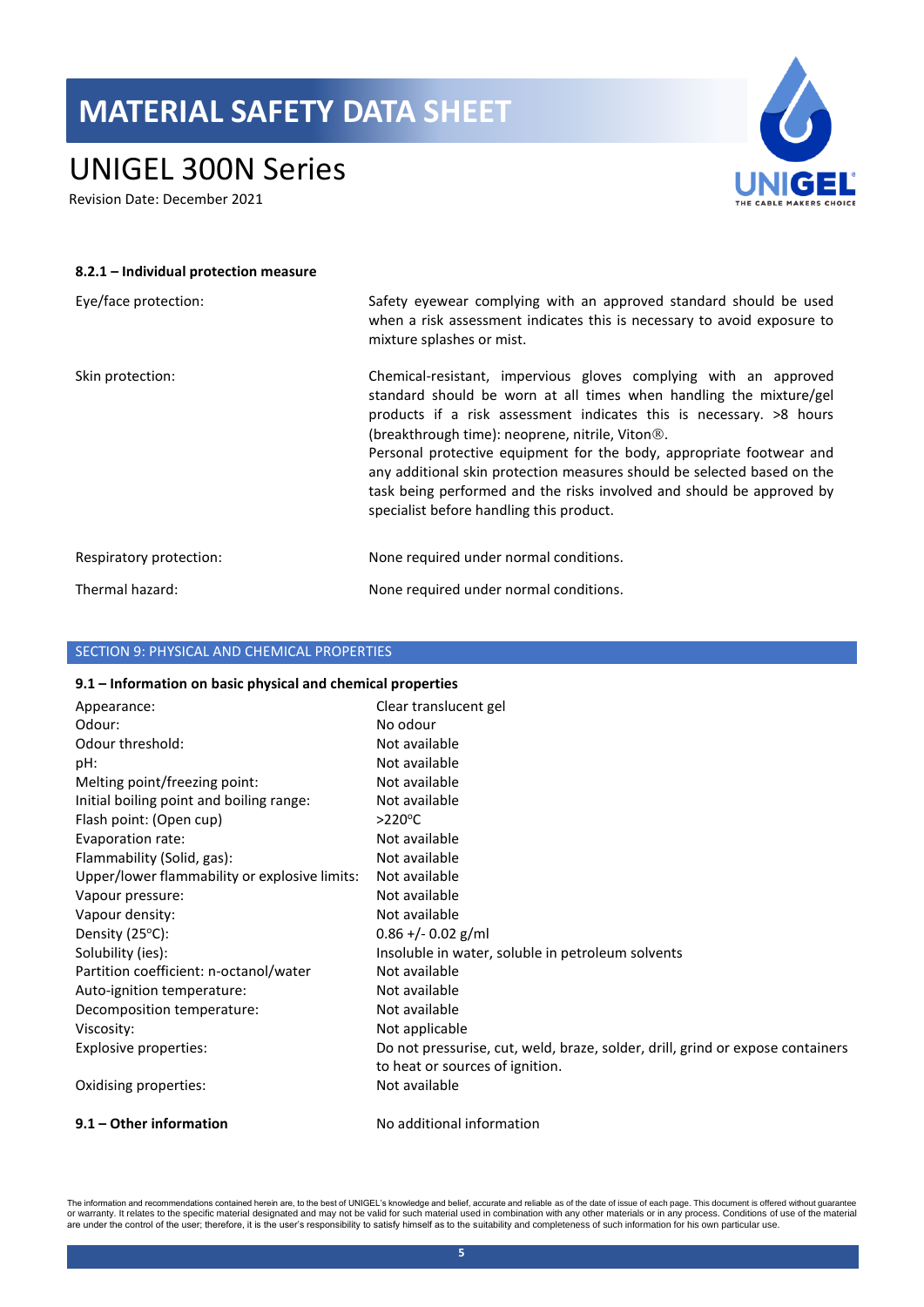## UNIGEL 300N Series

Revision Date: December 2021



| SECTION 10: STABILITY AND REACTIVITY |                                                                                               |
|--------------------------------------|-----------------------------------------------------------------------------------------------|
| Reactivity:                          | No specific test data related to reactivity available for this product or its<br>ingredients. |
| Chemical stability:                  | Stable under normal conditions                                                                |
| Possibility of hazardous reactions:  | Under normal conditions of storage and use, hazardous reaction will not occur.                |
| Conditions to avoid:                 | Extreme heat                                                                                  |
| Incompatible materials:              | Strong oxidising agents such as liquid chlorine, reducing agents and<br>concentrated oxygen.  |
| Hazardous decomposition products:    | Does not decompose at ambient temperature                                                     |

### SECTION 11: TOXICOLOGICAL INFORMATION

### **11.1 – Information on toxicological effects**

#### **11.1.1 – Relevant hazard classes**

| Acute toxicity:                    | Not available                                                                                                                                                                                                                 |
|------------------------------------|-------------------------------------------------------------------------------------------------------------------------------------------------------------------------------------------------------------------------------|
| Skin corrosion/irritation:         | Not available                                                                                                                                                                                                                 |
| Serious eye damage/irritation:     | Not available                                                                                                                                                                                                                 |
| Respiratory or skin sensitisation: | Not available                                                                                                                                                                                                                 |
| Germ cell mutagenicity:            | Not available                                                                                                                                                                                                                 |
| Carcinogenicity:                   | All components listed in Annex VI to which Note L applies, and contained in the<br>product, have been shown to contain less than 3% DMSO extractable as<br>measured by IP346. Therefore it is not classified as carcinogenic. |
| Reproductive toxicity:             | Not available                                                                                                                                                                                                                 |
| STOT-single exposure:              | Not available                                                                                                                                                                                                                 |
| STOT-repeated exposure:            | Not available                                                                                                                                                                                                                 |
| Aspiration hazard:                 | Not available                                                                                                                                                                                                                 |

#### **11.1.2 – Information on likely routes of exposure**

Routes of entry anticipated: Oral, Dermal, and Inhalation.

#### **11.1.3 – Symptoms related to the physical, chemical and toxicological characteristics**

| Inhalation:   | Not available                                                            |
|---------------|--------------------------------------------------------------------------|
| Ingestion:    | Not available                                                            |
| Skin contact: | Repeated skin exposure can produce local skin destruction or dermatitis. |

#### **11.1.4 – Delayed and immediate effects as well as chronic effects from short and long-term exposure**

| Short-term potential immediate effects: | Not available |
|-----------------------------------------|---------------|
| Short-term potential delayed effects:   | Not available |
| Long-term potential immediate effects:  | Not available |
| Long-term potential delayed effects:    | Not available |
| Potential chronic health effects:       | Not available |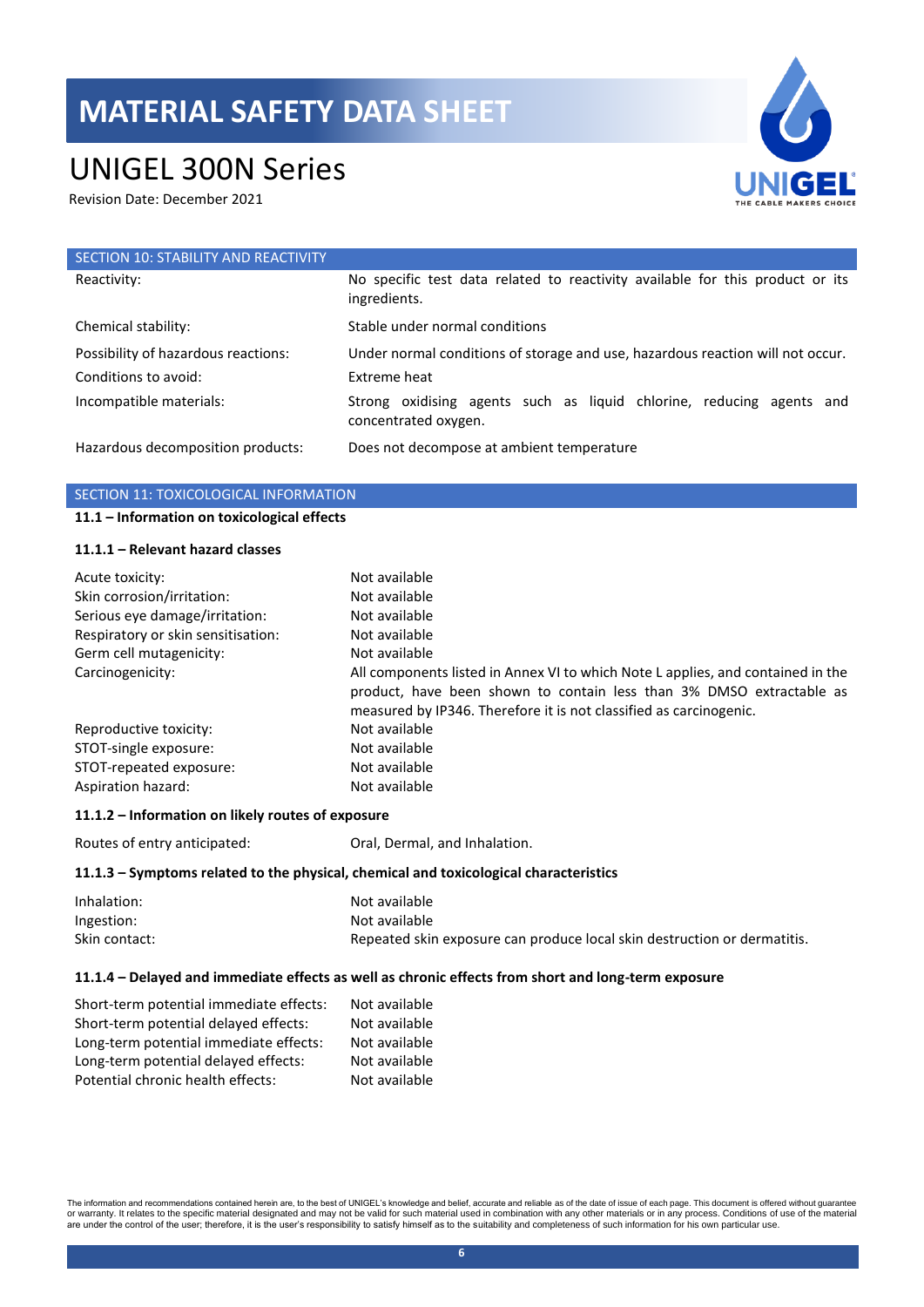### UNIGEL 300N Series

Revision Date: December 2021



#### **11.1.5 – Potential chronic health effects**

| Conclusion/Summary:    |  |
|------------------------|--|
| General:               |  |
| Carcinogenicity:       |  |
| Mutagenicity:          |  |
| Teratogenicity:        |  |
| Developmental effects: |  |
| Fertility effects:     |  |

Not available

No known significant effects or critical hazards Not listed as carcinogenic by OSHA, NTP or IARC No known significant effects or critical hazards No known significant effects or critical hazards No known significant effects or critical hazards No known significant effects or critical hazards

### **11.1.6 – Other information:** Not available

| <b>SECTION 12: ECOLOGICAL INFORMATION</b> |                                                                                                                                                                                                                                                                                                                                                                                                                                                                      |
|-------------------------------------------|----------------------------------------------------------------------------------------------------------------------------------------------------------------------------------------------------------------------------------------------------------------------------------------------------------------------------------------------------------------------------------------------------------------------------------------------------------------------|
| General:                                  | In the absence of specific environmental data from this product, the assessment<br>is based on information for general hydrocarbon components found in lubricant<br>mineral oils. Leaching and penetration through surface soils is generally<br>regarded as resulting in long-term persistence. Based on chemical/physical<br>information from the literature for this product category, no harmful effect to<br>terrestrial or aquatic habitats would be expected. |
| Toxicity:                                 | Not available                                                                                                                                                                                                                                                                                                                                                                                                                                                        |
| Persistence and degradability:            | Not available                                                                                                                                                                                                                                                                                                                                                                                                                                                        |
| Bio-accumulative potential:               | Not available                                                                                                                                                                                                                                                                                                                                                                                                                                                        |
| Mobility in soil:                         | Not available                                                                                                                                                                                                                                                                                                                                                                                                                                                        |
| Results of PBT and vPvB assessment:       | Not available                                                                                                                                                                                                                                                                                                                                                                                                                                                        |
| Other adverse effects:                    | No known significant effects or critical hazards.                                                                                                                                                                                                                                                                                                                                                                                                                    |

| SECTION 13: DISPOSAL CONSIDERATIONS |                                                                                                                                                                                                                                                                                                                                                  |
|-------------------------------------|--------------------------------------------------------------------------------------------------------------------------------------------------------------------------------------------------------------------------------------------------------------------------------------------------------------------------------------------------|
| Waste treatment method:             | Place contaminated materials in disposable containers and dispose of in a<br>manner consistent with applicable regulations. Waste materials should be<br>dumped or buried in an approved industrial waste landfill. Large quantities<br>maybe incinerated in a suitable combustion chamber. Do not empty into<br>drains, sewers or watercourses. |
| Hazardous waste:                    | Within the present knowledge of the supplier, this product is not regarded as<br>hazardous waste, as defined by EU Directive 91/689/EEC.                                                                                                                                                                                                         |